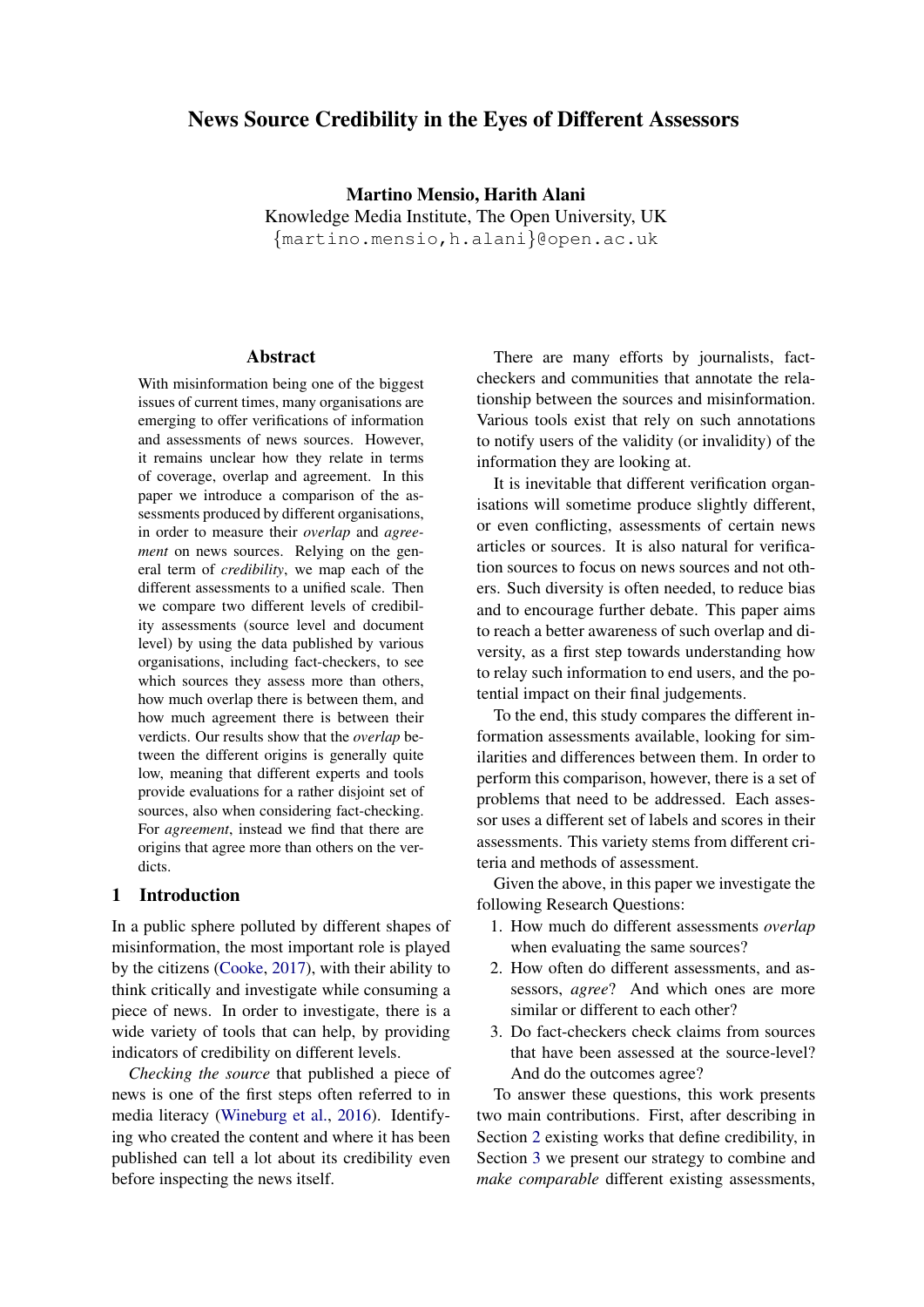mapping from their specific features to a common measure of credibility. The second is the measurement of *overlap* and *agreement* in Section [4,](#page-3-1) to express how much the considered assessments evaluate the same sources and whether or not they have the same outcomes. Then Section [5](#page-7-0) presents the main challenges that we see for the next steps and Section [6](#page-7-1) concludes the paper.

# <span id="page-1-0"></span>2 Related work

In this section, we first look into studies that define and formalise the concept of credibility. Then, after presenting the main assessments that are already available, we take a look at some methods for combining them together.

### <span id="page-1-6"></span>2.1 Credibility formalisation

One of the first works on source credibility [\(Hov](#page-8-2)[land and Weiss,](#page-8-2) [1951\)](#page-8-2) identified two main components (trustworthiness and expertise), and subsequent studies underlined the many different dimensions to be analysed [\(Gaziano and McGrath,](#page-8-3) [1986\)](#page-8-3). Meyer [\(1988\)](#page-8-4) identified two main components of credibility (*believability* and *community affiliation*), analysing their correlation with a set of items (bias, fairness, accuracy, patriotism, trust, security) retrieved by interviewing users. Later works [\(Abdulla et al.,](#page-8-5) [2004;](#page-8-5) [Yale et al.,](#page-8-6) [2015;](#page-8-6) [Kohring and Matthes,](#page-8-7) [2007\)](#page-8-7) use this model and find variations on the number of factors and the importance of the items. A recent work [\(Proc](#page-8-8)[hazka and Schweiger,](#page-8-8) [2019\)](#page-8-8) compares measures of credibility and trust, to obtain a generalised measure of trustworthiness of news media. From the point of W3C, the Credible Web Community Group<sup>[1](#page-1-1)</sup> aims to standardise the assessments and credibility signals.

From the analysis of these studies, we have as objectives to define which specific declination of *credibility* we want to use and to understand the relationships of different components (bias, factuality, security, intent to deceive) with the selected measure of credibility. Of the two components identified in Meyer [\(1988\)](#page-8-4), we are more interested in the *believability* component, because we want to have a measure of how much factual information a certain source provides and the quality of its journalism. Instead, the component of *community affiliation* is more related to opinions and points of view, and it may be related to political

position, partisanship and a set of factors that go beyond the scope of evaluating credibility. Then there are mixed factors (e.g., bias) that can be generated by the community affiliation but affect the believability as well.

#### <span id="page-1-7"></span>2.2 Real-world assessments

Here we present the existing assessments that provide credibility-related assessments, focusing mainly on human-generated evaluations that come from experts in journalism. We can identify two main levels of evaluations: source-level and document-level.

### 2.2.1 NG: NewsGuard

On the source-level assessments, we start with NewsGuard,<sup>[2](#page-1-2)</sup> that provides ratings of reliability of online news brands through "nutrition labels". The ratings are generated by journalists that rate the website compliance to a set of criteria.[3](#page-1-3) These criteria are divided into two groups: *credibility* (publishing false content, presenting information responsibly, regularly correcting errors, distinguishing news and opinions, avoiding deceptive headlines) and *transparency* (ownership and financing, clearly labelling advertising, management, providing names of content creators). The websites also receive an overall *score* (a sum of points for each criteria) and a *label*, that can be Trustworthy, Negative, Satire or Platform (user-generated contents, e.g., social networks or blogs).

#### 2.2.2 MBFC: Media Bias/Fact Check

Another origin of ratings is Media Bias/Fact Check,<sup>[4](#page-1-4)</sup> that provides reports assessing the factual level of the sources (VERY LOW, LOW, MIXED, HIGH, VERY HIGH) and the kind of bias (CONSPIRACY-PSEUDOSCIENCE, LEAST BIASED, LEFT BIAS, LEFT-CENTER BIAS, PRO-SCIENCE, QUESTIONABLE SOURCE, RIGHT BIAS, RIGHT-CENTER BIAS, SATIRE). The evaluations are produced by a team of editors with their own methodology.<sup>[5](#page-1-5)</sup>

<span id="page-1-1"></span><sup>1</sup>[https://credweb](https://credweb.org/).org/

<span id="page-1-3"></span><span id="page-1-2"></span><sup>2</sup>https://www.[newsguardtech](https://www.newsguardtech.com/).com/ <sup>3</sup>http://www.[newsguardtech](http://www.newsguardtech.com/ratings/rating-process-criteria/).com/ratings/ [rating-process-criteria/](http://www.newsguardtech.com/ratings/rating-process-criteria/)

<span id="page-1-5"></span><span id="page-1-4"></span><sup>4</sup>[https://mediabiasfactcheck](https://mediabiasfactcheck.com/).com/ <sup>5</sup>[https://mediabiasfactcheck](https://mediabiasfactcheck.com/methodology/).com/ [methodology/](https://mediabiasfactcheck.com/methodology/)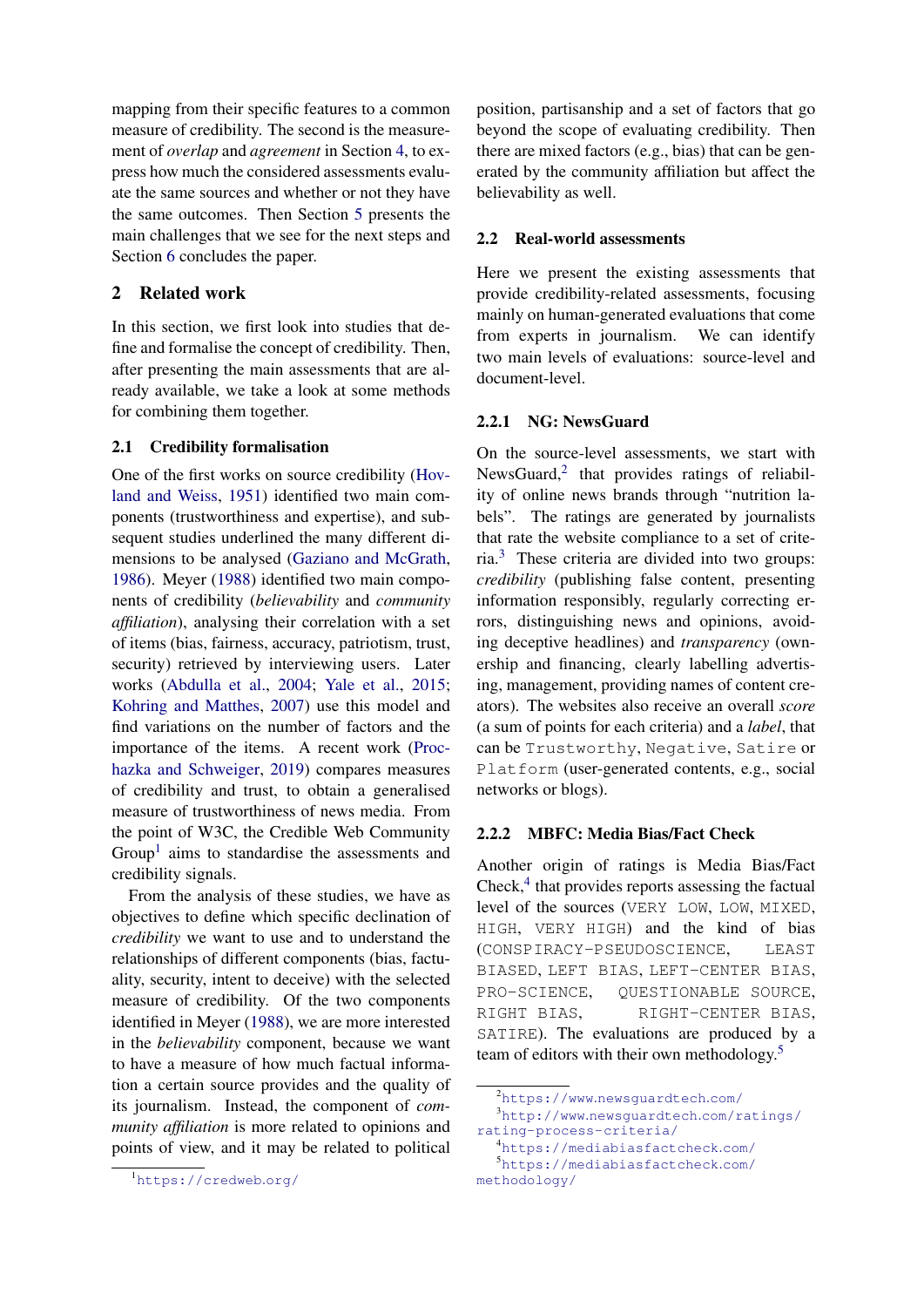### 2.2.3 WOT: My Web of Trust

My Web of  $Trust^6$  $Trust^6$  is a crowdsourced reputation service that provides assessments of websites through a browser extension. It provides two components of *trustworthiness* ("How much do you trust this site?") and *safety* ("How suitable is this site for children?"), in terms of a score and a confi-dence measure.<sup>[7](#page-2-1)</sup> Users can see the overall ratings and comments coming from the community and can provide their own rating.

# 2.2.4 OS: OpenSources

OpenSources[8](#page-2-2) was a resource for assessing online information sources. The list was created looking for overall inaccuracy, extreme biases, lack of transparency, and other kinds of misinformation. The possible tags given to websites are the following: fake news, satire, extreme bias, conspiracy theory, rumor mill, state news, junk science, hate news, clickbait, proceed with caution, political and reliable. A domain can have up to three different tags. The list was recently taken down, possibly due to lack of updates, where many of the website they assessed have been shut down or have been renamed (usually because of *domain hopping*).[9](#page-2-3)

# 2.2.5 IFCN: International Fact Checking Network

The International Fact Checking Network (IFCN) comes into play as domain-assessor considering that it evaluates the signatory compliance with a set of principles.<sup>[10](#page-2-4)</sup> IFCN reviews twelve aspects grouped into five principles (organisation, nonpartisanship and fairness, transparency of sources, transparency of funding and of organisation, transparency of methodology, correction policy) and the assessment lasts for one year from the certification date. IFCN is currently considered as the reference point for the credibility of fact-checkers, as third-party fact-checking initiatives arise on big platforms (e.g., Facebook, <sup>[11](#page-2-5)</sup> Youtube<sup>[12](#page-2-6)</sup> and Google Search<sup>[13](#page-2-7)</sup>).

# 2.2.6 NTT: Newsroom Transparency Tracker

Newsroom Transparency Tracker<sup>[14](#page-2-8)</sup> is an initiative part of The Trust Project, that shares the information published by media outlets with respect to four Trust Indicators (best practices, journalist expertise, type of work, diverse voices). Each source is characterised by 15 attributes, belonging to one of the indicators, that can be full, partial or none compliant.

### 2.2.7 FC: Fact-checkers

On the document and claim level we have factcheckers, that manually review and debunk stories by using different rating methods. In the last years there has been a standardisation process towards a ClaimReview schema,  $15$  in order to publish the reviews in a structured format. However, only some fact-checkers adopted the standard, $16$  and those who did sometimes differ in how they use some of the ClaimReview schema fields.

# 2.3 Combining assessments

Looking for ways to combine existing assessments, we found studies spanning several ideas. Trust Networks [\(Golbeck et al.,](#page-8-9) [2003\)](#page-8-9) are built for user-user ratings of trust, creating a graph where users are nodes and trust scores are directed edges. Using rules of network capacity (the maximum amount of trust between a source and a sink is limited by the smallest edge weight along the path) it is possible to infer the trust between an arbitrary couple of nodes. A different model of trust propagation is presented in [\(Bistarelli and Santini,](#page-8-10) [2007\)](#page-8-10), also accounting for confidence values. The authors combine different evaluations on the same node by taking the one with the higher value of confidence, expressed by the source node. Similarly, the theory of *belief functions* [\(Beynon et al.,](#page-8-11)

<span id="page-2-5"></span><sup>11</sup>[https://www](https://www.facebook.com/help/publisher/182222309230722).facebook.com/help/ [publisher/182222309230722](https://www.facebook.com/help/publisher/182222309230722) <sup>12</sup>https://www.poynter.[org/fact-checking/](https://www.poynter.org/fact-checking/2019/youtube-is-now-surfacing-fact-checks-in-search-heres-how-it-works/)

<span id="page-2-6"></span>[2019/youtube-is-now-surfacing-fact-](https://www.poynter.org/fact-checking/2019/youtube-is-now-surfacing-fact-checks-in-search-heres-how-it-works/)

<span id="page-2-7"></span>[checks-in-search-heres-how-it-works/](https://www.poynter.org/fact-checking/2019/youtube-is-now-surfacing-fact-checks-in-search-heres-how-it-works/) <sup>13</sup>https://www.blog.[google/products/](https://www.blog.google/products/search/fact-check-now-available-google-search-and-news-around-world/)

[search/fact-check-now-available-google](https://www.blog.google/products/search/fact-check-now-available-google-search-and-news-around-world/)[search-and-news-around-world/](https://www.blog.google/products/search/fact-check-now-available-google-search-and-news-around-world/)

<span id="page-2-1"></span><span id="page-2-0"></span><sup>6</sup>[https://www](https://www.mywot.com/).mywot.com/

<sup>7</sup>https://www.mywot.[com/wiki/index](https://www.mywot.com/wiki/index.php/API).php/ **APT** 

<span id="page-2-3"></span><span id="page-2-2"></span><sup>8</sup>http://www.[opensources](http://www.opensources.co/).co/ down from 2019 <sup>9</sup>https://www.buzzfeednews.[com/article/](https://www.buzzfeednews.com/article/craigsilverman/publishers-are-switching-domain-names-to-try-and-stay-ahead) [craigsilverman/publishers-are-switching](https://www.buzzfeednews.com/article/craigsilverman/publishers-are-switching-domain-names-to-try-and-stay-ahead)[domain-names-to-try-and-stay-ahead](https://www.buzzfeednews.com/article/craigsilverman/publishers-are-switching-domain-names-to-try-and-stay-ahead)

<span id="page-2-4"></span><sup>10</sup>[https://ifcncodeofprinciples](https://ifcncodeofprinciples.poynter.org/know-more/what-it-takes-to-be-a-signatory).poynter.org/ [know-more/what-it-takes-to-be-a](https://ifcncodeofprinciples.poynter.org/know-more/what-it-takes-to-be-a-signatory)[signatory](https://ifcncodeofprinciples.poynter.org/know-more/what-it-takes-to-be-a-signatory)

<span id="page-2-8"></span><sup>14</sup>https://www.[newsroomtransparencytracker](https://www.newsroomtransparencytracker.com/).com/

<span id="page-2-10"></span><span id="page-2-9"></span><sup>15</sup>https://schema.[org/ClaimReview](https://schema.org/ClaimReview)

<sup>16</sup>[https://reporterslab](https://reporterslab.org/a-better-claimreview-to-grow-a-global-fact-check-database/).org/a-better[claimreview-to-grow-a-global-fact](https://reporterslab.org/a-better-claimreview-to-grow-a-global-fact-check-database/)[check-database/](https://reporterslab.org/a-better-claimreview-to-grow-a-global-fact-check-database/)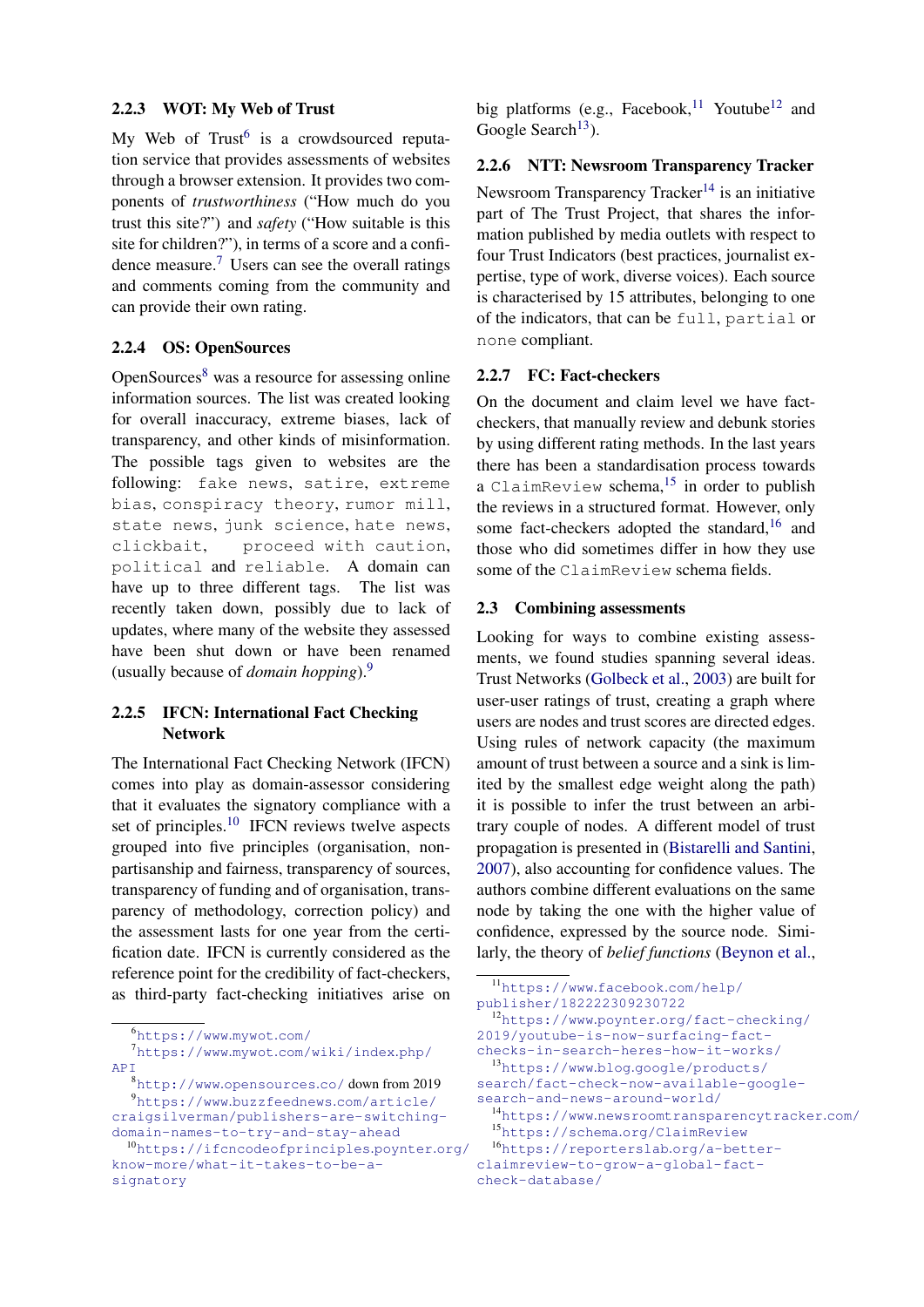[2000\)](#page-8-11) models decisions with uncertainty and multiple agents. However, it lacks a weighting mechanism to include the credibility of the source nodes providing the evaluations. We discuss in Section [5](#page-7-0) the requirements for a decision criterion when the outcomes of evaluations disagree.

# <span id="page-3-0"></span>3 Approach

In order to combine the different assessments, we build a graph in which the nodes represent registered domain names (referred to as "sources" throughout this document), and the edges instead correspond to the assessments retrieved from the origins listed earlier. An origin can be different from the source, when we retrieve a set of evaluations from a third party. For example, the data for the fact-checkers coming from DataCom-mons<sup>[17](#page-3-2)</sup> contains as source nodes the fact-checkers that created the corresponding ClaimReview. In this work we are keeping as nodes only the sources, without also representing the documents, in order to simplify this preliminary study. Therefore, if the assessments point to a specific document (identifiable with a URL), the tail of the edge goes to the source extracted from the URL. Multiple parallel edges can exist between the same couple of nodes.

<span id="page-3-3"></span>

Figure 1: A small sample of the source-level credibility graph. The colours of the edges represent the value of the credibility expressed: red stands for negative assessments, green for positive ones, passing gradually through shades of yellow.

In Figure [1](#page-3-3) we can see a small sample of the graph, representing some connections that come from the sources of data available. In this small sample we can already see some disagreement on the evaluation of the domain zerohedge.com, as will be analysed in Section [4.](#page-3-1)

# 3.1 Credibility definition

We use the term *credibility* to capture the different assessments provided by the various originators listed in Section [2.](#page-1-0) Credibility is a measure that can be positive or negative. It represents how the assessor judges a given source, which tends to be based on factors of factuality (objective factors) and believability (subjective factors) [\(Meyer,](#page-8-4) [1988\)](#page-8-4).

Credibility value is relative to the origin that gave the assessment. This means that it is also dependent on the credibility values of the assessors themselves.

A credibility measure is characterised by a *value*, that indicates whether it is positive, negative or neutral with a range of  $[-1; +1]$ . It also has a measure of *confidence* that expresses the level of certainty of the assessment, in the range  $[0; +1]$ .

# <span id="page-3-4"></span>3.2 Mapping the vocabulary

From the theories analysed in Section [2.1](#page-1-6) we can score importance of the factors according to our definition of credibility: first indications of factuality and adherence to journalistic standards and transparency, then the ones about extremism (e.g., conspiracy theories) and intent to deceive (e.g., clickbait, misleading) [\(Volkova and Jang,](#page-8-12) [2018\)](#page-8-12). To translate the values provided by the various origins described in Section [2.2,](#page-1-7) we used the method described in Table [1.](#page-4-0) These values are obtained by taking indicators of credibility that are relevant for the believability component and not for the community affiliation. In most cases, the mapping is just a selection of indicators coming from the origin and a translation to the desired interval for credibility and confidence. The ones that are most opinionated are the values used for OS due to the big variety of labels that it provides. However, the qualitative comparison in the following is made on the original values and not on our mapping values, in order to be able to discuss and optimise these parameters later.

### <span id="page-3-1"></span>4 Analysis and Results

In this section, after presenting some statistics about the data that have been collected, we describe how we measure the overlap and agreement between two assessment origins, showing the re-

<span id="page-3-2"></span><sup>17</sup>[https://datacommons](https://datacommons.org/factcheck/download).org/factcheck/ [download](https://datacommons.org/factcheck/download)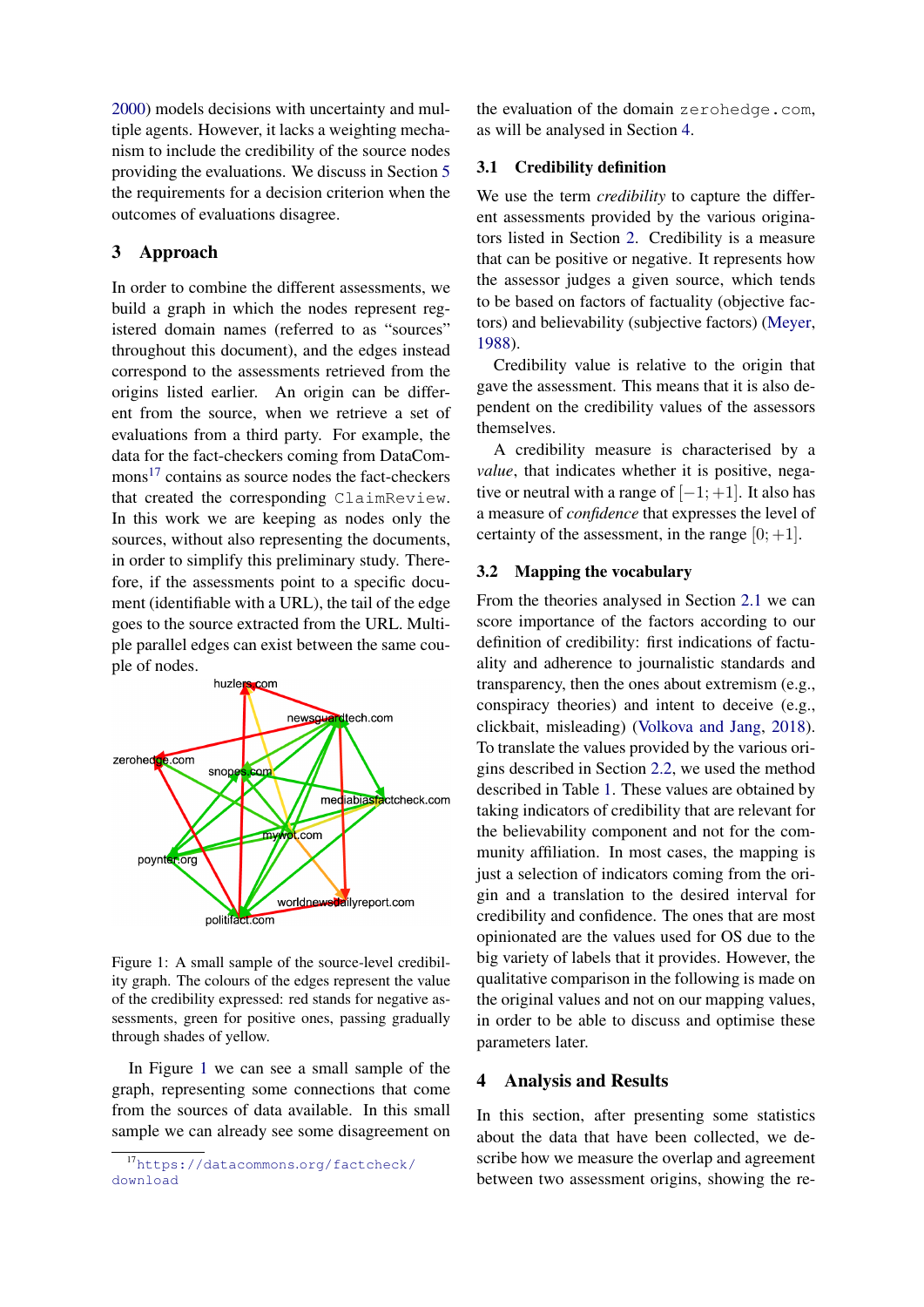<span id="page-4-0"></span>

| origin      | credibility formulation                                                                                                                                                                                                                  | confidence formulation                                                                 |
|-------------|------------------------------------------------------------------------------------------------------------------------------------------------------------------------------------------------------------------------------------------|----------------------------------------------------------------------------------------|
| NG.         | linear $score[0; 100] \rightarrow cred[-1; 1]$<br>exception Platform, Satire $\rightarrow cred = 0$                                                                                                                                      | $\operatorname{conf}=1$<br>exception Platform, Satire $\rightarrow$ con $f = 0$        |
| <b>MBFC</b> | $factuality\{LOW, MIXED, HIGH\} \rightarrow cred\{-1, 0, 1\}$                                                                                                                                                                            | $conf = 1$ if $factuality$ , otherwise $conf = 0$                                      |
| <b>WOT</b>  | trust.score[0; 100] $\rightarrow cred[-1;1]$                                                                                                                                                                                             | trust.conf $[0; 100] \rightarrow conf[0; 1]$                                           |
| OS.         | fake $\rightarrow -1$ , reliable $\rightarrow 1$<br>conspiracy, junksci $\rightarrow -0.8$ clickbait, bias $\rightarrow -0.5$<br>rumor, hate $\rightarrow -0.3$ all other tags $\rightarrow 0$                                           | $\cos f = 1$ when credibility is not null<br>otherwise $\operatorname{con} f = 0$      |
| <b>IFCN</b> | starting from $cred = 1$ apply penalties for partially (0.05) and none (0.1)<br>compliant with lower bound $cred = 0$                                                                                                                    | if expired signatory $\epsilon on f = 0.5$<br>otherwise $\operatorname{conf} = 1$      |
| NTT         | proportionally to the number of indicators satisfied,<br>partial compliance counts half                                                                                                                                                  | $\operatorname{conf}=1$                                                                |
| FC.         | if ratingValue in the reviewRating <sup>18</sup><br>$\text{cred} = \frac{\text{ratingValue}-\text{worstRating}}{\text{bestRating}-\text{worstRating}} * 2 - 1$<br>otherwise map the alternateName with a known list (e.g. true $= 1.0$ ) | if the mapping is successful $\text{conf} = 1$<br>otherwise $\operatorname{con} f = 0$ |

Table 1: The mapping to obtain credibility and confidence values for each of the origins considered.

sults of both measures on the considered subsets of information. Then we show a similar analysis comparing the source-level assessments with the data coming from the fact-checkers, thus providing a response to the third Research Question.

### 4.1 Data statistics

For collecting the data used in this paper, we first took the first 1 million entries from the list contained in the Open PageRank dataset, $19$  reducing it to 762194 sources by removing the subdomains. This list has been used in order to retrieve the assessments An overall view of the data retrieved from each of the origins listed in Section [2.2](#page-1-7) can be seen in Table [2.](#page-4-3) Looking at the second column, we can see that the biggest origin of ratings is WOT, covering 40% of the sources used as input. Then all the other rating origins have a size that is orders of magnitude smaller. Given these sizes, it is clear that many domains only have one or two assessments available. Together with this measure of coverage, we also show the average value of credibility assigned by using our mappings, that gives an idea of the average verdict coming from the considered origin.

### 4.2 Overlap

The first of our Research Questions is about the overlap, defined as the condition when two origins evaluate the same source. Given the different number of ratings from each origin, we want to have a measure that expresses in a meaningful way the relationship between the sets of sources with re-

<span id="page-4-3"></span>

| origin      | #sources | avg. credibility |
|-------------|----------|------------------|
| <b>WOT</b>  | 308155   | 0.4264           |
| NG          | 2795     | 0.5433           |
| <b>MBFC</b> | 2404     | 0.3874           |
| OS          | 811      | $-0.6618$        |
| <b>IFCN</b> | 82       | 0.8786           |
| <b>NTT</b>  | 52       | 0.4256           |

Table 2: The top origins of assessments, in terms of number of rated sources.

spect to the origins. One measure is the Jaccard index [\(Jaccard,](#page-8-13) [1901\)](#page-8-13), that is specific to measuring the overlap of sets. However, when one of the sets is much bigger than the other, the index values become too insignificant. A related measure is Szymkiewicz-Simpson coefficient that, while accounting for size scale problem, is still a symmetric measure considering as denominator the smaller size between the two sets [\(Vijaymeena and](#page-8-14) [Kavitha,](#page-8-14) [2016\)](#page-8-14). For these reasons, we selected an asymmetrical measure of overlap [\(Yoshida et al.,](#page-8-15) [2001\)](#page-8-15) that considers the ratio of the intersection of two sets over the size of the second set:

$$
overlap(A \to B) = \frac{|A \cap B|}{|B|}
$$

In this way, we can establish how much of the first set belongs to the second one. Figure [2](#page-5-0) shows the pairwise values of this measure.

Looking at the first column, we can see that all the origins have a high overlap with WOT, meaning that it almost covers the entirety of domains under analysis. Nevertheless, there are domains that have not been rated by WOT, which are

<span id="page-4-2"></span><span id="page-4-1"></span><sup>18</sup>[https://schema](https://schema.org/Rating).org/Rating

<sup>19</sup>https://www.domcop.[com/openpagerank/](https://www.domcop.com/openpagerank/what-is-openpagerank) [what-is-openpagerank](https://www.domcop.com/openpagerank/what-is-openpagerank)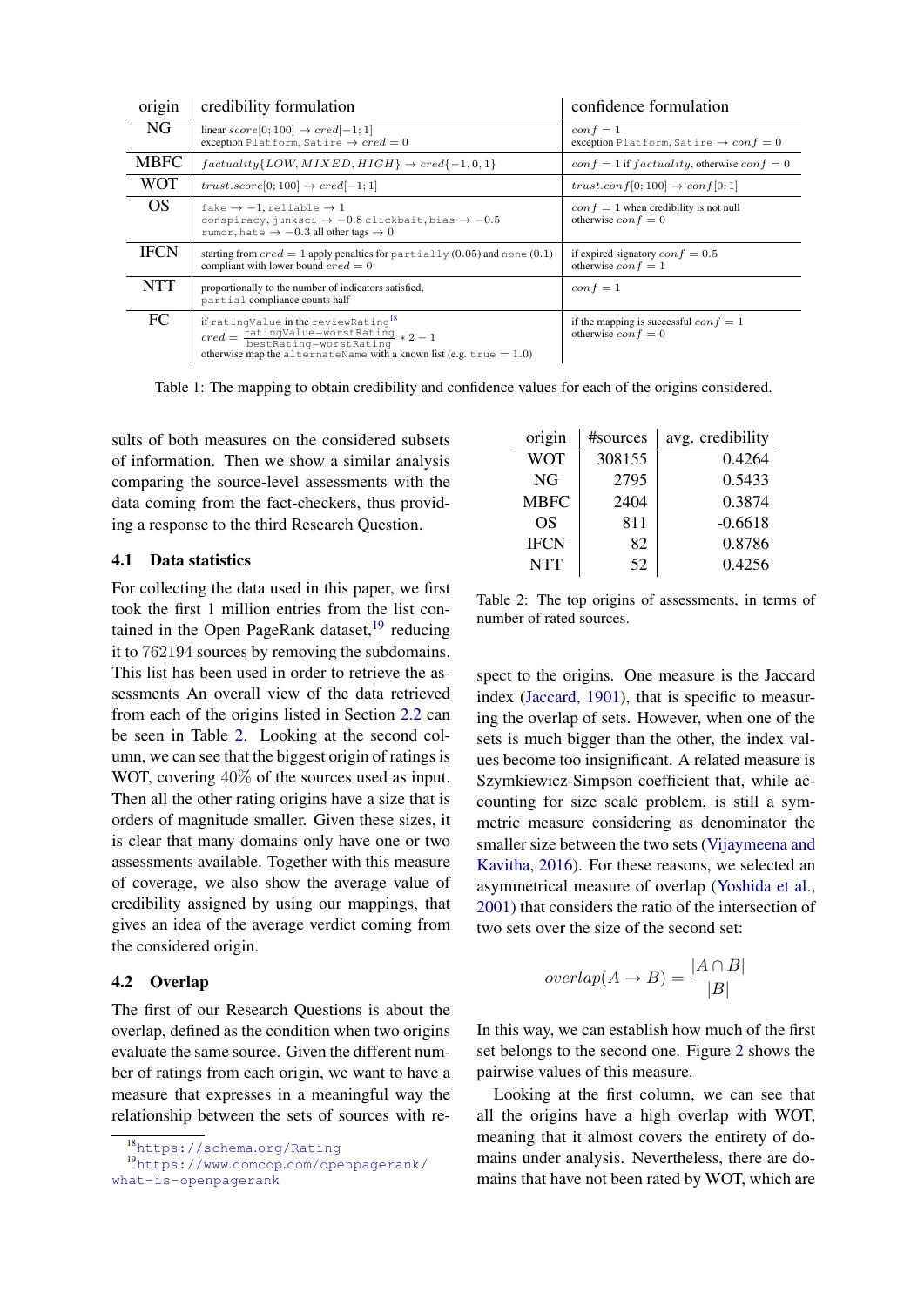<span id="page-5-0"></span>

Figure 2: The directed overlap coefficient between each pair of origins of credibility assessment. The value of each cell shows the percentage of how many sources evaluated from the assessor on the row have also been evaluated by the assessor on the column. Darker colours mean lower overlap.

mainly recent websites created after  $2016$  $2016$ .<sup>20</sup> We can also observe that many credibility origins have a high overlap ratio with MBFC and NG, even though the two sets have a low overlap themselves. Overall, we see that the overlap is quite low, with an overall average value of 0.276.

### 4.3 Agreement

For measuring the agreement of the credibility assessments, the vocabulary mapping described in [3.2](#page-3-4) was used to convert the assessments to the common scale of credibility. To answer the second Research Question, we use as a measure of agreement the *cosine similarity* of the evaluations provided by pairs of origins on the sources that they both rate. Input to the similarity computation is two arrays of scores of credibility with an element for each of the sources that have been evaluated by both origins of assessments. We can interpret the cosine similarity as a measure of correlation between the two origins. Cosine similarity gives a value that is bound in the interval  $[-1; +1]$ , with  $+1$  being an indication of total agreement and  $-1$ of total disagreement: the angle formed between the two multidimensional vectors of ratings (features) gives an indication of discrepancy between the two origins considered.

<span id="page-5-1"></span>

<span id="page-5-2"></span>

Figure 3: The pairwise cosine similarity between the different origins of credibility assessments, calculated from the nodes that they both assess. Green values correspond to high similarity, and red to disagreement.

In Figure [3](#page-5-2) we can see the values of agreement highlighting groups of origins that agree more than others. For example, the group (WOT, NG, MBFC) has very high values of agreement. The high values in the row of IFCN instead shows that in most cases, the sources agree on giving high credibility to the IFCN signatories.

There are however a few values that demonstrate some disagreement, that need to be taken into account together with the corresponding overlap of each cell. In the specific case of intersection between IFCN and OS, the red colour is caused by the only domain weeklystandard.com that they both rate: IFCN rates it with a positive score, since it is a signatory (at the moment with an expired assessment), $^{21}$  $^{21}$  $^{21}$  while OS tags this source as political and extreme bias, that has a generally negative connotation. Another example is the intersection between NTT and OS on the domain  $i$  jr.com that satisfies 10 criteria out of 15 for NTT, while OS tags it as political, bias and unreliable. This domain is positively reviewed also by NG and MBFC. Even between origins that generally agree, there are some interesting cases: zerohedge.com is rated as 90% trustworthy by WOT, while NG gives a completely negative score, saying that it "*severely violates basic standards of credibility and transparency*". The website is tagged as conspiracy also by OS. Similarly, there is a big group of sources<sup>[22](#page-5-4)</sup>

<span id="page-5-3"></span><sup>21</sup>[https://ifcncodeofprinciples](https://ifcncodeofprinciples.poynter.org/profile/tws-fact-check).poynter.org/ [profile/tws-fact-check](https://ifcncodeofprinciples.poynter.org/profile/tws-fact-check)

<span id="page-5-4"></span><sup>22</sup>freedomsphoenix.com, rawstory.com,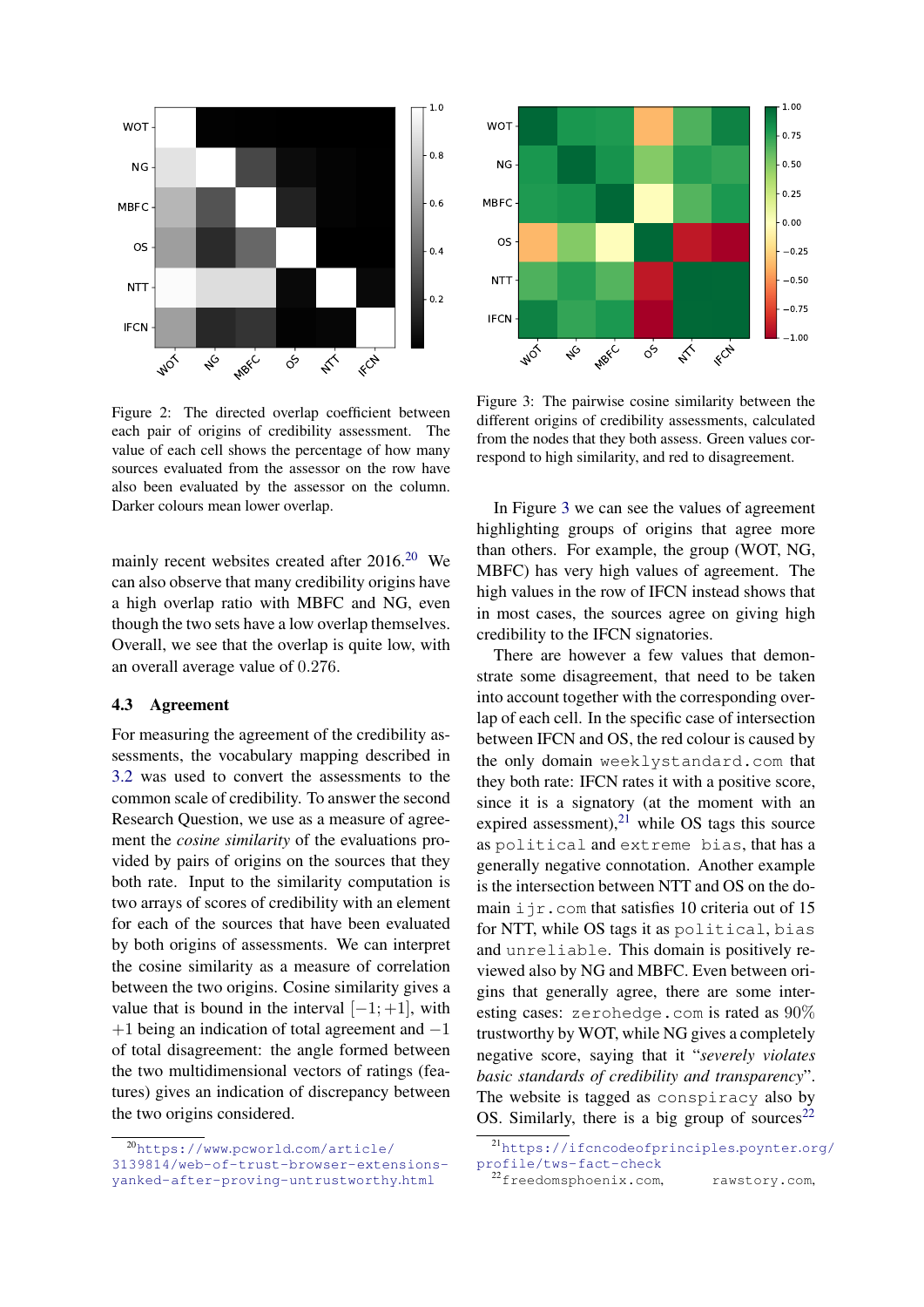that OS tags as conspiracy, clickbait and bias, but on WOT they are considered as trustworthy.

In general, we see many cases where supposedly high-quality origins do not agree. Such disagreement might be due to difference in opinion, to the use of different assessment methods, or simply to the difference in what exactly is being assessed.

### 4.4 Fact-checking vs source assessments

In order to analyse the relationship between the assessments of the sources with the detailed evaluations done by fact-checkers (RQ3), we considered two different groups of origins: source-level assessments on the one side and fact-checkers on the other. For the latter, the choice of fact-checkers was done by the availability of annotated data: a subset of IFCN signatories using ClaimReview with the addition of the data from EuVsDisinfo. $23$ Table [3](#page-6-1) shows how many different sources have been fact-checked by each of the fact-checkers. The low values are often due to the lack of proper annotation of the Claim appearance.<sup>[24](#page-6-2)</sup>

<span id="page-6-1"></span>

| <b>Fact Checker</b> | #sources of claims |
|---------------------|--------------------|
| politifact.com      | 367                |
| euvsdisinfo.com     | 244                |
| factcrescendo.com   | 27                 |
| factcheckni.org     | 27                 |
| aap.com.au          | 20                 |
| factly.in           | 18                 |
| tempo.co            | 10                 |
| lemonde fr          | 10                 |

Table 3: Fact-checkers sorted by decreasing number of unique sources checked.

We evaluated overlap and agreement in the same way as in previous sections, with the only difference that in this case we are comparing the fact-checkers with regard to the source-level assessments. Figure [4](#page-6-3) shows both overlap and agreement measures for this comparison.

Starting with overlap, the fact-checker data that we have collected shows that only a small portion of the claims reviewed appear on sources known by the domain-level origins, with the exception of

<span id="page-6-3"></span>

Figure 4: The overlap and agreement measures between fact-checkers and source-level assessors. For overlap, the value of each cell shows how much the domains reviewed by the fact-checkers have also been evaluated by the origins on the columns. The agreement is evaluated on sources that have both ratings.

WOT. NG and MBFC have still significant overlap with some of the fact-checkers.

Considering the agreement instead, we can see that the column of NG has always non-negative similarities (meaning that the outcomes of factchecks in most cases match with the label given to the source by the assessment in the column), and this could indicate a match between the criteria evaluated and the effective history of publishing genuine news. Looking row-wise instead, we see that PolitiFact is the fact-checker that mostly agrees with domain-level assessments.

The only row to disagree with the IFCN sourcelevel assessment (meaning that a fact-checker has been debunked) is aap.com.au, that in our dataset debunked 3 times abc.net.au. Always on the AAP row, the disagreement with OS is because of dailytelegraph.com.au, that has been fact-checked several times with opposing labels (some stories are true and some are false) resulting in an average of 0.2 credibility (still positive), while OS tags it as bias/rumour. In this case this comparison shows the importance putting a higher weight on fact-checks with negative results (publishing false content is more penalising).

Inspecting the other rows, we find different types of disagreement. The first group relates to the platforms, such as Facebook, Twitter, YouTube, Blogspot and Instagram, that have been fact-checked on a more detailed level (post/profile/blog) by the different fact-checkers for which we have the data. On sources with usergenerated content, NG does not provide an evaluation itself, but it seems that WOT instead gen-

informationclearinghouse.info,

antiwar.com, allnewspipeline.com, americablog.com

<span id="page-6-0"></span><sup>23</sup>[https://euvsdisinfo](https://euvsdisinfo.eu/).eu/

<span id="page-6-2"></span><sup>24</sup>[https://schema](https://schema.org/Claim).org/Claim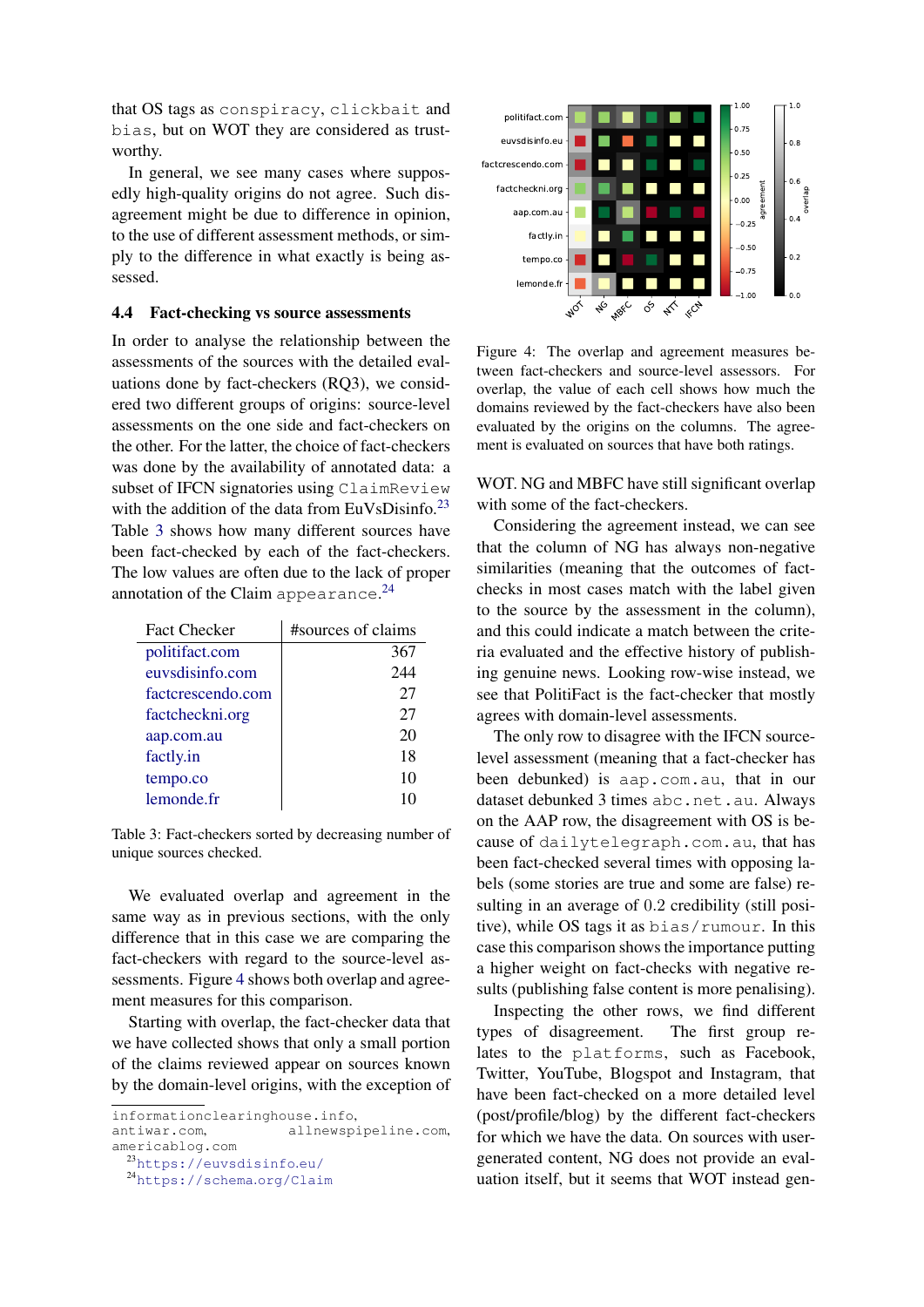erally gives a positive score. This highlights the need for credibility assessments at a more granular level, because the domain-level is sometimes too generic. We can have credibility on the source itself, but having different values for parts of it.

In addition to the above, some domains are websites that are just mediators to reaching the original content. In this category we can see URL shorteners (e.g.,  $bit.1y$ ) and web archives (e.g., archive.org). The annotated claim appearances should point directly to the origin of the content, and this set of examples underlines the need to add relationships with different semantics (e.g., sameAs) to indicate redirects.

# <span id="page-7-0"></span>5 Open challenges

From the results of our analysis, we see a set of open challenges that we aim to point out.

First of all, *how to handle disagreement*? Why should one rely on one origin of information instead of another? To answer these questions, it is not enough to look at the confidence expressed by the origin itself, because this only expresses their beliefs. We might need to adapt the Dempster-Shafer theory [\(Beynon et al.,](#page-8-11) [2000\)](#page-8-11) in order to include also an external weight that measures the trust that a certain origin deserves. To obtain this trust factor we need to compute the credibility that the origin under analysis has. Between the score of credibility (in the range  $[-1; +1]$ ) and the trust factor (that is a weight in the range  $[0; 1]$ ) we need to define a relationship function that is able to have higher trust of the origins that have a higher credibility, but still takes into consideration origins that have a neutral (or also negative) credibility. This process can be applied recursively until we reach a set of *a-priori* origins that we (or the users, allowing customisation) believe in. Overall, the decision on disagreement cases needs to be taken with a multi-weighted voting mechanism, accounting for *i)* confidence of the assessment itself *ii)* trust in the origin and *iii)* granularity level.

A second challenge is how to present this kind of results to the public. In order to avoid critics (as happened to  $\overline{NG}^{25}$  $\overline{NG}^{25}$  $\overline{NG}^{25}$  or to the Poynter list of Un-reliable News Sources<sup>[26](#page-7-3)</sup>), the direction that needs to be taken is to provide a *risk of misinformation* measure instead of saying that a certain source is not good or credible. And we need to provide support for the score provided, by linking it to the original assessments, delegating to them their own statements. Then the explanation needs to be complete also in the case of multi-step assessments, when also the origins of the assessments have been evaluated. In this case we need to provide the score and the evidence also for the origins involved.

### <span id="page-7-1"></span>6 Conclusions

This paper presented a comparison of different origins of credibility assessments.

The comparison has been done using measurements of overlap, in order to see whether different origins evaluate the same domains, showing a quite low average overlap. This underlines the importance of combining different origins, in order to achieve better coverage over more domains.

Our measurements of agreement have shown groups of origins that agree more and some that agree less. This sets the importance of effectively combining the different assessments with credibility measures of the origins themselves.

Furthermore, this paper compared the data coming from source and document level, looking at discrepancies between the two levels. This underlined the importance of being able to be more specific than only labelling the domain with a specific value of credibility.

We acknowledge the many limitations of this study, particularly due to the limited availability of fact-checking data and to the oversimplification of just considering the source level. In particular, having just one unified measure of credibility, without doing a multidimensional comparison (e.g., factuality, bias, intention), seems to be limiting and the citizens should be informed about each component of the score provided.

In future work we aim to investigate the challenges identified in Section [5,](#page-7-0) in order to account for disagreeing origins and to have a way to integrate the different measures of credibility for the sources involved. Additionally, we plan to extend the nodes definition not only to news sources but also allowing document and claim level nodes, in the direction of creating a Credibility Knowledge Graph that can be explored and used to improve the inference at different levels.

<span id="page-7-2"></span><sup>25</sup>https://www.niemanlab.[org/2019/01/](https://www.niemanlab.org/2019/01/newsguard-changed-its-mind-about-the-daily-mails-quality-its-green-now-not-red/) [newsguard-changed-its-mind-about-the](https://www.niemanlab.org/2019/01/newsguard-changed-its-mind-about-the-daily-mails-quality-its-green-now-not-red/)[daily-mails-quality-its-green-now-not](https://www.niemanlab.org/2019/01/newsguard-changed-its-mind-about-the-daily-mails-quality-its-green-now-not-red/)[red/](https://www.niemanlab.org/2019/01/newsguard-changed-its-mind-about-the-daily-mails-quality-its-green-now-not-red/)

<span id="page-7-3"></span><sup>26</sup>https://www.poynter.[org/letter-from](https://www.poynter.org/letter-from-the-editor/2019/letter-from-the-editor/)[the-editor/2019/letter-from-the-editor/](https://www.poynter.org/letter-from-the-editor/2019/letter-from-the-editor/)